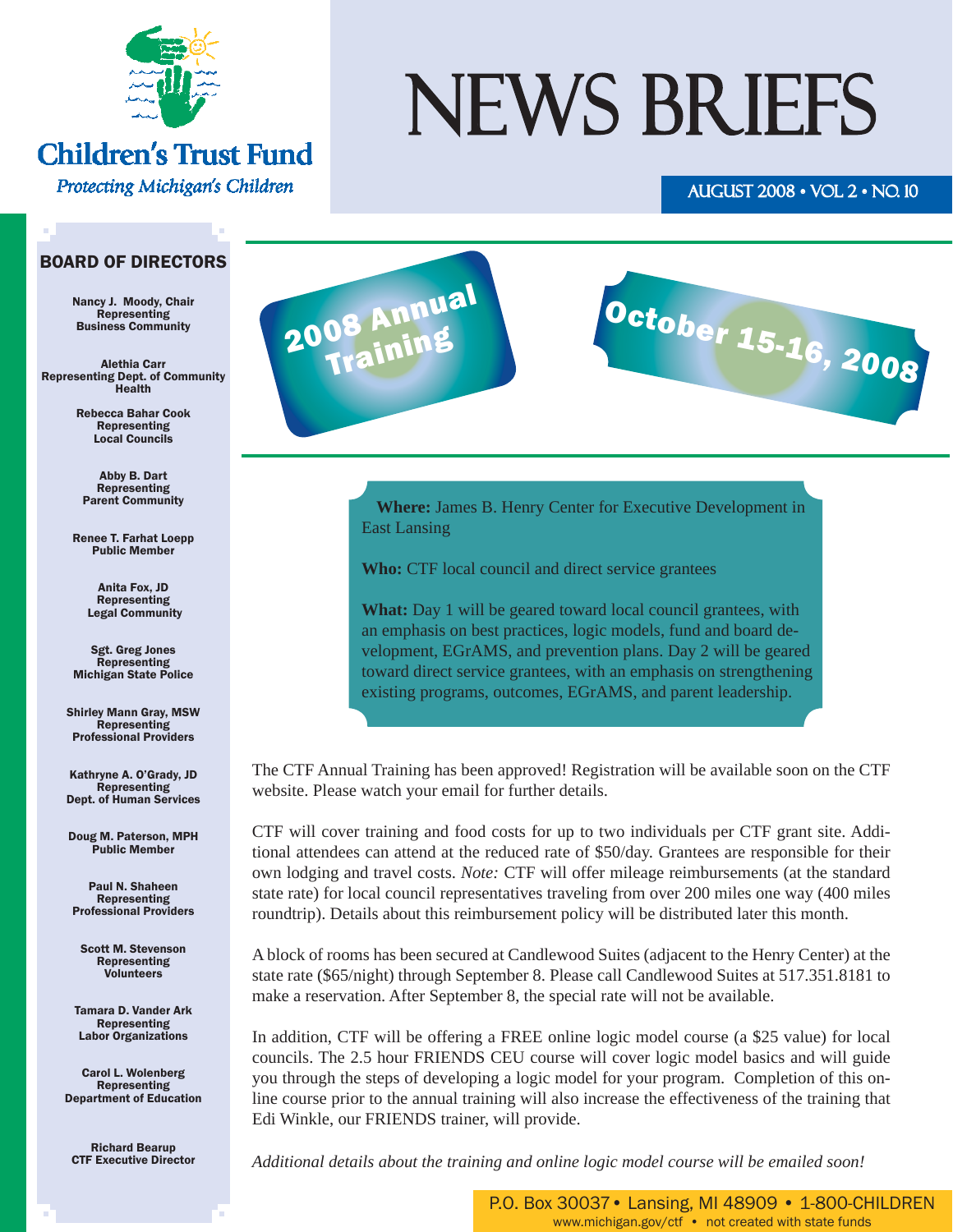### Local Council Updates

### **Congratulations to 10 Local Councils**

On July 28, the CTF Board of Directors approved the movement of ten Tier I councils to Tier II status. Councils were required to complete an application for tier movement which was then reviewed and scored on a number of criteria. Congratulations to the following councils which will become Tier II councils on October 1, 2008:



Alpena CAN Team (serving Alpena and Presque Isle)

**Arenac County Child Protection Council** 

Crawford/Roscommon **Child Protection Council** 

**Gratiot County Child Protection Council** 

**Iosco County Child Protection Council** 

**Lapeer County Council for Children** 

Mackinac County **Child Protection Roundtable** 

**Manistee County Family Advocates** 

Monroe Child Advocacy Network

Wexford/Missaukee **Child Protection Council** 

### **Local Council FY2009 Renewal Applications – Due August 31**

Renewal applications for local councils (LC 2007-2) must be submitted in EGrAMS by 5 p.m. on August 31. The budget data from your LC 2007-1 will be migrated to the new LC 2007- 2 renewal application. See below for directions.

• Facesheet  $-$  Update the fields in this tab.

• Narrative – Provide updated narrative data to reflect your 2009 fiscal year needs.

• Work Plan – Provide an updated work plan to reflect your 2009 fiscal year objectives and activities.

• Budget – DO NOT CHANGE ANY NUMBERS IN THE BUDGET TAB UNLESS YOU ARE ONE OF THE TEN LOCAL COUNCILS PRO-MOTED TO TIER II. Only those councils will be changing their budgets. If you wish to make a line item adjustment, please contact Emily Wachsberger.

If you haven't done so already, please let Emily know you've received this notification. It is important that we know all councils are aware of the submission date. Feel free to contact Emily with any questions.

### **Upcoming CTF Work Group Meetings**

#### **Local Council Work Group:**

The next LCWG meeting will be held via teleconference on Thursday, September 4, at 10:00 a.m. Please contact Emily Wachsberger for more information.

**Parent Leadership Work Group:** The PLWG held its inaugural meeting on July 30. Participants discussed the components of parent leadership, the benefits/challenges to parent leadership for both providers and parents, resources/trainings that would be helpful to providers for increased implementation of parent leadership, and next steps. The purpose of the PLWG is to provide support to CTF grantees, to serve as a learning community for prevention partners and parents, and to provide useful and relevant resources about parent leadership. The next PLWG meeting will take place via teleconference on Wednesday, September 3, at 10 a.m. Please contact Sarah Davis if you are interested in joining the work group.

#### **CAP Month Work Group:**

A working group has been formed to develop plans for CAP Month 2009. The work group will hold its first meeting on August 20 at 11:00 a.m. via teleconference. Please contact Emily Wachsberger if you are interested in helping to shape CAP Month activities and initiatives for April 2009.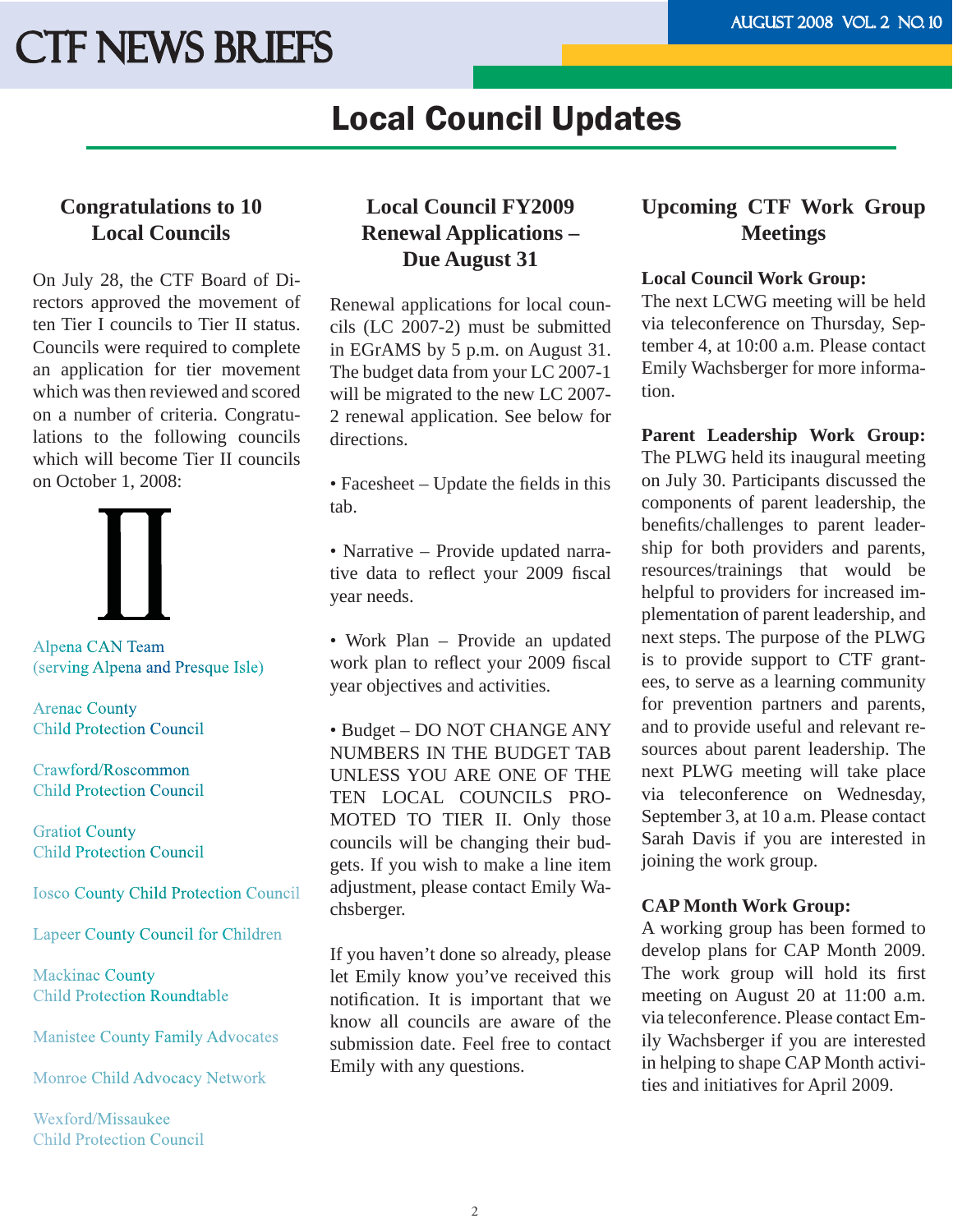### 4th Quarter Billings - Procedures & Deadlines



Due to State of Michigan processes, the 4th quarter billing procedures and date deadlines have been modified. (Program register and activity reports are still due by October 20.) Local councils can follow the directions below and may contact Emily Wachsberger with any questions. Direct service grantees received an email outlining the process and should contact Sylvia Brown Jones with questions.

*Local Councils:* Please submit an FSR Obligation report—which is an estimation of your 4th quarter expenses—in EGrAMS. You will also need to submit your actual 4th quarter billing (final FSR) in EGrAMS, even if the obligation and final FSR reports are identical. You will need to complete these two reports by the following dates:

**- September 12, 2008:** Obligation (estimated) 4th quarter billings due - This is needed to establish an accounts payable to secure your allocation with fiscal year 2008 funding.

**- October 10, 2008:** Actual 4th quarter billings due – You may submit the final FSR after September 30. Prompt submission of your 4th quarter billing is essential to prevent a payment delay.

Thank you in advance for working within these deadlines. Please contact CTF with any questions!

### **Watch Me Grow Calendars Now Available**

Being a parent is a tough job! Often parents do not know who to turn to for information about parenting, nutrition, safety and many other issues that arise in families. Now there is something to help! The "Watch Me Grow" calendar is targeted specifically for families in Michigan. It is an informative calendar which promotes the health and well-being of families and helps build support networks by sharing information about effective programs and resources.

The 2009–2010 "Watch Me Grow" calendar is an important resource for families. The 24-month calendar—which begins in January 2009 and continues through December 2010—includes activities for parents and children, important telephone numbers, the updated immunization schedule, and a space on the back for local agency information. Calendars are available in English and Spanish and cost \$1.00 each. For ordering information contact Jodi Spicer at 517.526.0752 or visit the MSU Extension website http://wmg.fcs.msue.msu.edu/.

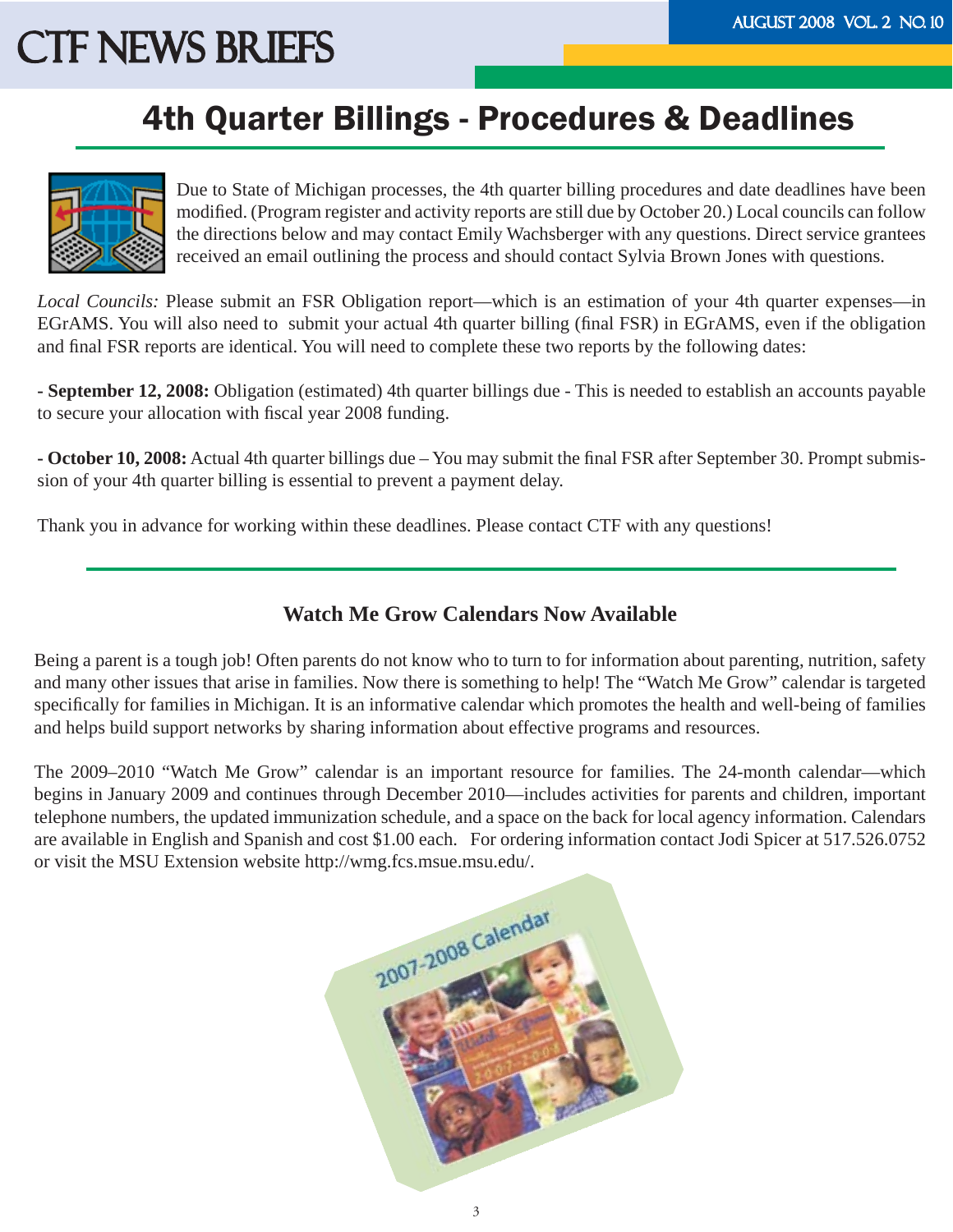### Signature Event - September 25, 2008



CTF will hold its sixth annual Cherish the Children Signature Event on Thursday, September 25, at Michigan State University's Kellogg Center from 5:00 p.m. to 8:00 p.m. A sellout crowd of over 700 is anticipated, and the evening highlight will be a live auction with proceeds helping to fund the work of CTF's local council and direct service prevention programs. An online portion of the auction is occuring at http://www.ctf.cmarket.com through September 15.

Official sponsors for the event are:



Several other sponsoring organizations are helping to make this the best-ever Signature Event, including Accident Fund, Blue Cross Blue Shield, CBS Outdoor Inc., EDS, Jackson National Life, Meijer, Michigan Health & Hospital Association, Michigan Telecommunications Association, Unisys, and United Food & Commercial Workers Union Local 951.

Items generously donated for the live auction include:

- Trip for two to Austria including an opening night opera and cast party
- Trip for two to Cabo San Lucas including a day of deep sea fishing
- Trip for two (for two weeks) to a resort in Cancun (in January 2009!)
- Three nights at the Grand Hotel including ferry and taxi service
- Use of a luxury suite for 12 for a Pistons game at the Palace of Auburn Hills
- Six opening night tickets to The Lion King at Wharton Center including dinner and limo
- WJR jetcopter ride
- Boxing gloves worn and signed by Muhammad Ali
- Autographed and framed Lebron James jersey

Tickets to the event are \$100. **ALL individual ticket purchasers are automatically entered in a fabulous door prize the night of the event (a Magnavox 52" LCD full HD display, 1920x1080p plasma television, valued at \$1,800, donated by Dell Computer).** Be sure to get your ticket online at

http://apps.michigan.gov/michiganestore/public/ProductDetails.aspx?categoryId=8&productId=345.

Please join us to celebrate CTF, its statewide local affiliates, and the great cause that unites us!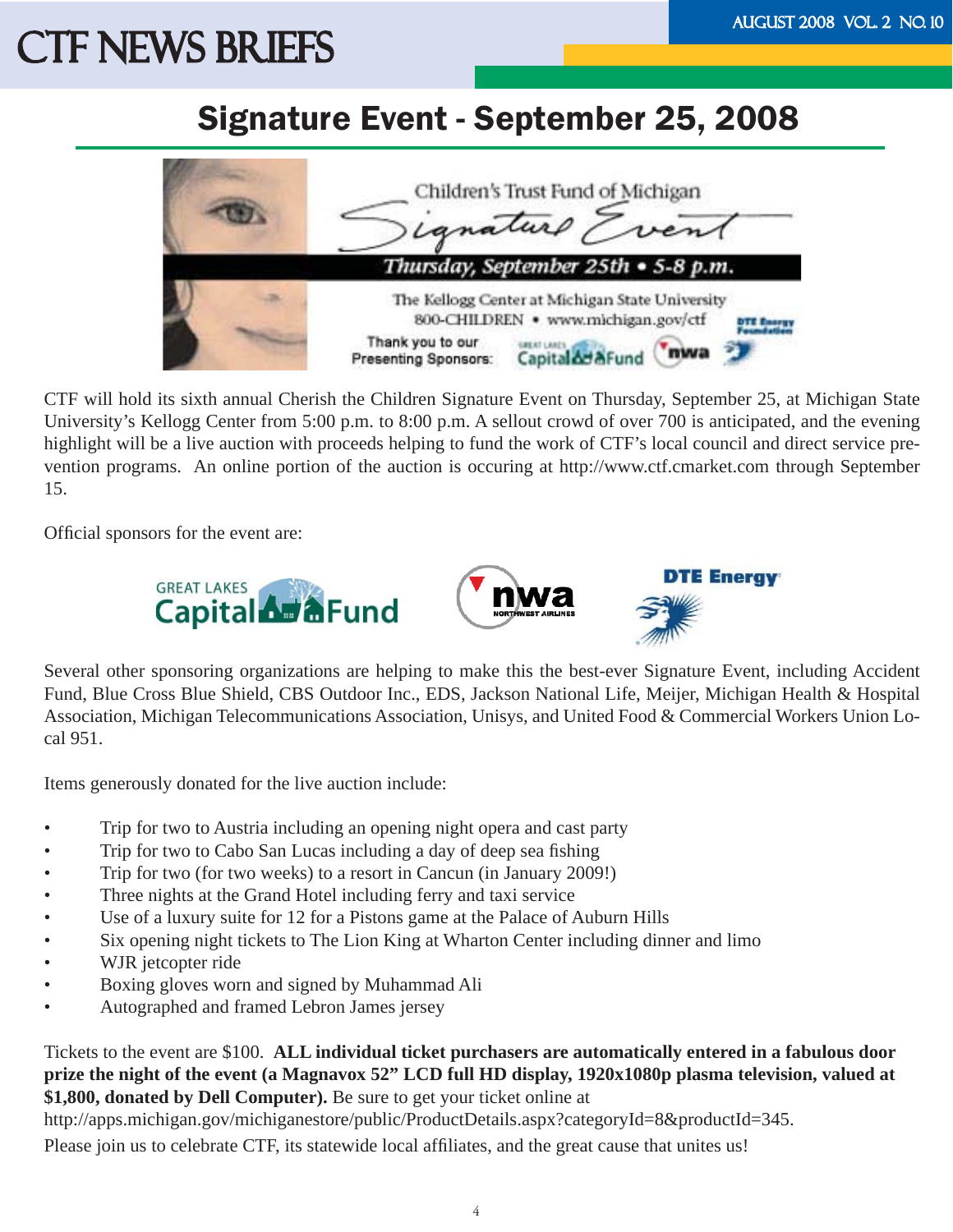### Training and Best Practices

### **Leadership Training for Parents: September 11-12**

The Parent Leadership in State Government Advisory Board will hold a training for parents interested in developing parent leadership skills. The newly revised curriculum will address core skills that support parents serving in leadership roles. It is designed for parents whose children have used specialized public services.

The training will be held in Lansing on September 11-12, from 9:00 a.m. to 4:00 p.m. on both days. Participants will be paid an honorarium for their time. Reimbursement is available for childcare and travel; meals will be provided, as well as accommodations for participants who reside more than 50 miles from Lansing.

There is room for 20 parents to participate. The group will be chosen to represent a diversity of experience across the system of specialized public services. If you are interested in participating in the training, please contact the project staff person, Sarah Wedepohl, at s.wedepohl@yahoo. com for more information and an application. Applications are due by Friday, August 22.

### **Supporting Families with Young Children Conference**

The 6th biennial Supporting Families with Young Children conference, "Building Relationships One Day at a Time," will take place on November 11-13, 2008, at the Grand Traverse Resort and Spa in Acme, Michigan.

The conference cost is \$270 for all 2.5 days (daily rates available). The conference brochure and registration materials will be available on the CTF website later this month. For additional information, email Deborah Jensen at deborahjensen@childcrt.org or call 517.482.7533.

### **America's Children in Brief: Key National Indicators of Well-Being, 2008**

The Federal Interagency Forum on Child and Family Statistics has released "America's Children in Brief: Key National Indicators of Well-Being, 2008." Twenty-two federal agencies contributed to the annual report, which profiles the status of the nation's



children and youth. The report presents the latest federal statistics on child well-being, including indicators on child poverty, health care, housing, and at-risk behavior. The report is available at http://www.childstats.gov/.

### **Upcoming Webinar: "Is It Injury or Neglect? Improving Our Knowledge to Better Protect Children"**

The next Prevention Webinar, sponsored by the Prevention Subcommittee of the Federal Interagency Workgroup on Child Abuse and Neglect, will be held on Thursday, August 28, from 3:00 p.m. to 4:30 p.m. Stephanie Bryn with the Maternal and Child Health Bureau

and Teri Covington from the National Center for Child Death Review will present information to help bridge our understanding of child neglect and unintentional injuries. The webinar will describe efforts to better define neglect in the context of accidental injury and show models of child death case reviews that will lead to improved understanding, reporting, and prevention strategies. Space is limited! Reserve your webinar seat at

https://www2.gotomeeting.com/register/399684939.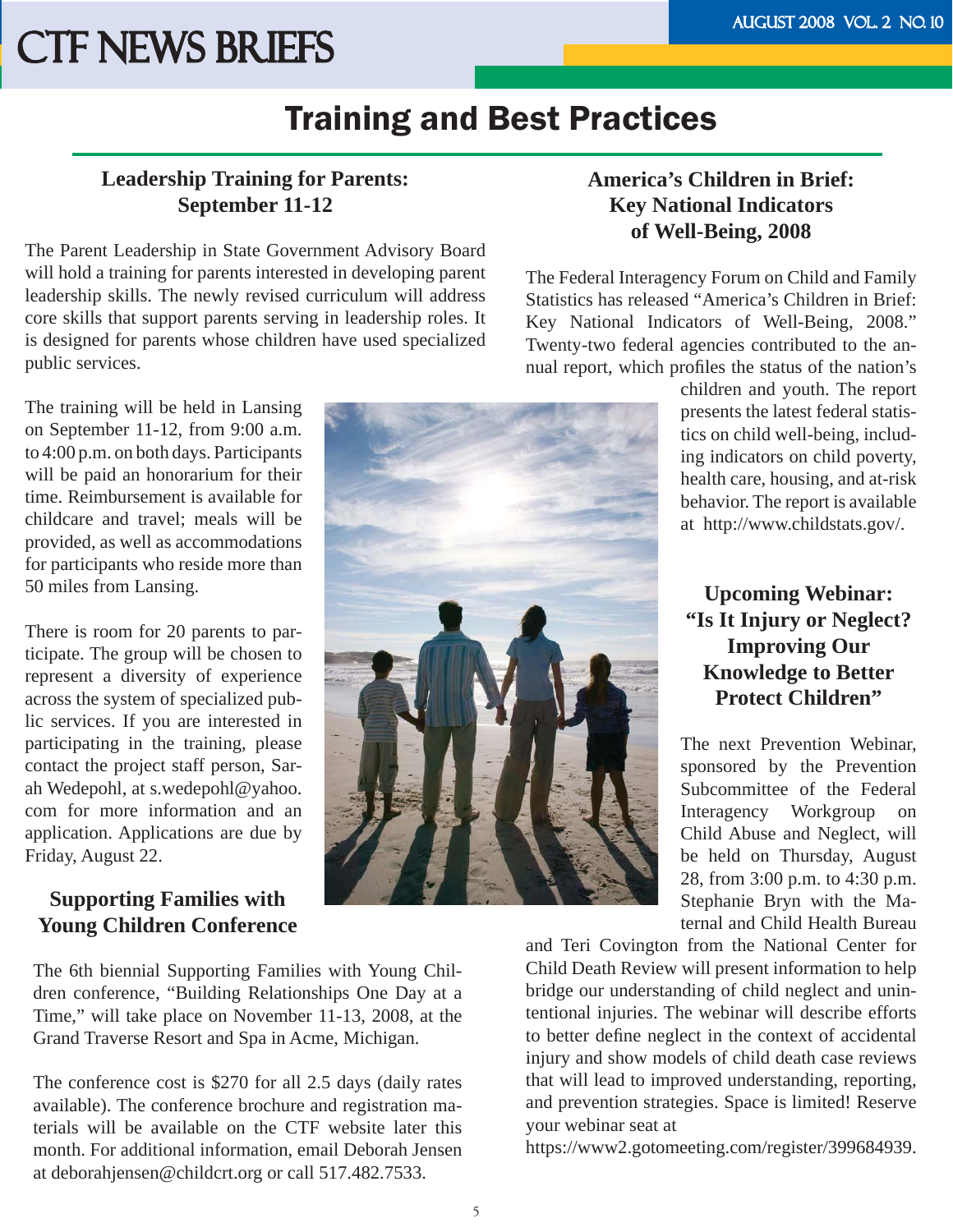### Upcoming Events



**August 11-25:** Child & Family Services, Capital Area, is holding its 3rd Annual **"All Kids Deserve a Chance"** school supply drive. Items collected this year will help kids in foster care and adoption, as well as kids at Angel House. Child & Family Services is collecting school supplies (including backpacks, notebooks, pencils, and crayons) through August 25 at these Lansing area businesses: Option 1 Credit Union locations, Central Ford Truck, Coldwell Banker Hubbell Briarwood locations, WLNS studios, ABC-53 studios, MIKE 101.7fm/MacDonald Broadcasting, and Child & Family Services. For more information, contact Mary Reed at 517.882.4000 ext. 126.

**September 4:** The Founding Friends of Child's Hope (Out-Wayne) are hosting **Bubbles and Beauty**, a pre-event to "A Girls' Night Out" (see next event listing). Founding Friends will be invited to bring a guest to an exclusive event at Neiman Marcus-Somerset Collection on September 4 from 6:30 p.m. to 9:00 p.m. Enjoy a fun-fi lled evening of pampering and Beauty 101 as you sip champagne and nibble sumptuous desserts. Rejuvenate with mini-spa treatments and update your look with individual make-up consultations. Complimentary valet and guest favors included. Limited-edition beauty gift-with-purchases will also be available. Contact Child's Hope at 313.583.6401 for more information.

**September 18:** Child's Hope (Out-Wayne) and Neiman Marcus invite you to the fourth annual Hopes and Dreams, **"A Girls' Night Out"** which will take place at the Fairlane Club in Dearborn. This fall fashion show and dinner is a benefit for child abuse prevention programs in Wayne County. The evening will begin at 5:30 p.m. with a reception of gourmet hors d'oeuvres, select wines, champagne, and an artisan boutique. The reception will be followed by dinner and a fashion presentation by Neiman Marcus at 7:00 p.m. and a raffle at 8:00 p.m. You may purchase tickets securely using PayPal (Patron tickets are \$100, Founding Friends tickets are \$175). For more information, visit the Child's Hope website at www.childshope.org or call 313.583.6401.

**October 20-21:** Join other professionals in the child welfare field at the 27th Annual Michigan Statewide Conference **on Child Abuse & Neglect: Prevention, Assessment and Treatment**. The conference is being co-sponsored by University of Michigan Health System's Child Protection Team, University of Michigan Medical School and University of Michigan Mott Children's Hospital. CTF is also a sponsor of this event.

The conference will be held at The Inn at St. John's in Plymouth. A wide range of topics will be presented by experts in the field. The conference is designed for professionals working with children and families, including: child advocates, educators, social workers, law enforcement personnel, physicians, nurses, mental health workers, protective services and foster care workers, prevention specialists, attorneys, Children's Advocacy Center professionals and all others committed to helping communities keep children safe. The conference brochure and registration is available on the Training section of CTF's website at http://www.michigan.gov/documents/ctf/CAN\_brochure\_08\_245400\_7.pdf.

**October 26:** Child & Family Services, Capital Area, is hosting the **2008 Angel House 5K Run/Walk**. The event will begin at Mason High School, 1001 S. Barnes Avenue in Mason. The 5K Run/Walk will begin at 11:00 a.m. followed by a 100-yard Kids' Dash. Registration forms are available on the CTF website at

http://www.michigan.gov/documents/ctf/2008\_Angel\_House\_registration\_237755\_7.pdf. Entrants pre-registered by October 17 are guaranteed t-shirts. To register or donate online, go to www.active.com. For more information contact Mary Reed at 517.882.4000 ext. 126 or maryr@childandfamily.org.